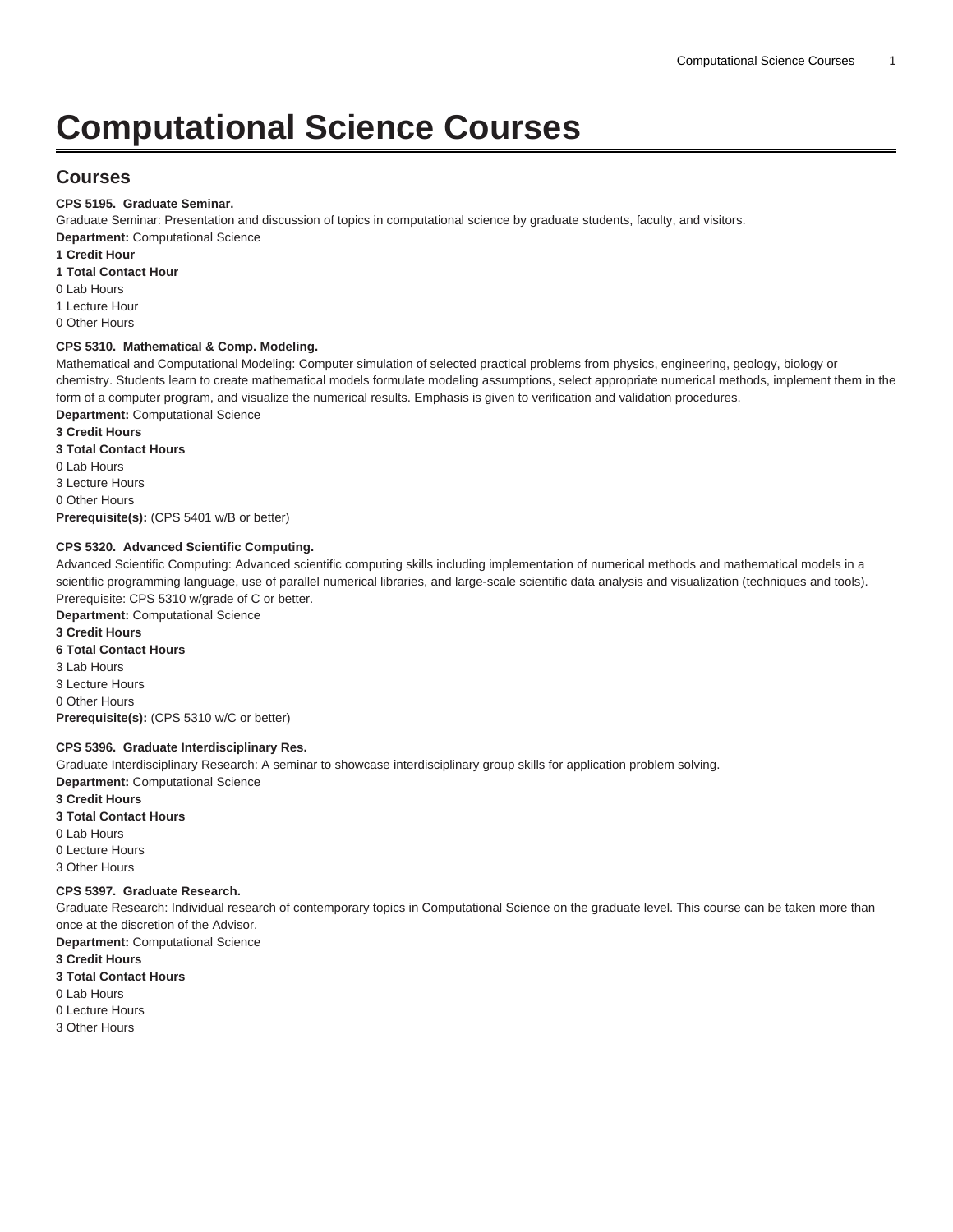#### **CPS 5398. Graduate Thesis.**

Graduate Thesis: First semester M.S. thesis course. **Department:** Computational Science

**3 Credit Hours**

**3 Total Contact Hours** 0 Lab Hours

0 Lecture Hours

3 Other Hours

**CPS 5399. Graduate Thesis.** Graduate Thesis: Second semester M.S. thesis course. **Department:** Computational Science **3 Credit Hours 3 Total Contact Hours** 0 Lab Hours 0 Lecture Hours 3 Other Hours **Prerequisite(s):** ([CPS 5398](/search/?P=CPS%205398) w/P or better)

#### **CPS 5401. Introduction to Comp Science.**

Introduction to Computational Science: Introduction to basic computational science skills including UNIX, scientific programming using high level languages, message passing interface, and parallel computer architectures. Experience with a high level programming language is required for success in this course.

**Department:** Computational Science **4 Credit Hours 4 Total Contact Hours** 0 Lab Hours 4 Lecture Hours 0 Other Hours **Prerequisite(s):** ([MATH 5329](/search/?P=MATH%205329) w/C or better)

## **CPS 6195. Dissertation Seminar.**

Dissertation Seminar: Presentation and discussion of advanced topics in computational science which are related to ongoing doctoral dissertations. **Department:** Computational Science

**1 Credit Hour**

**1 Total Contact Hour**

0 Lab Hours

1 Lecture Hour

0 Other Hours

### **CPS 6396. Graduate Research.**

Graduate Research: Individual research of contemporary topics in computational science at the doctoral level. **Department:** Computational Science

**3 Credit Hours**

**3 Total Contact Hours**

0 Lab Hours

0 Lecture Hours

3 Other Hours

#### **CPS 6397. Doctoral Project.**

Doctoral Project: Research project on a contemporary topic in computational science at the doctoral level, under direct supervision of a CPS faculty member. Student turns in a written scientific report at the end of the course.

**Department:** Computational Science

**3 Credit Hours**

**3 Total Contact Hours**

0 Lab Hours

- 0 Lecture Hours
- 3 Other Hours